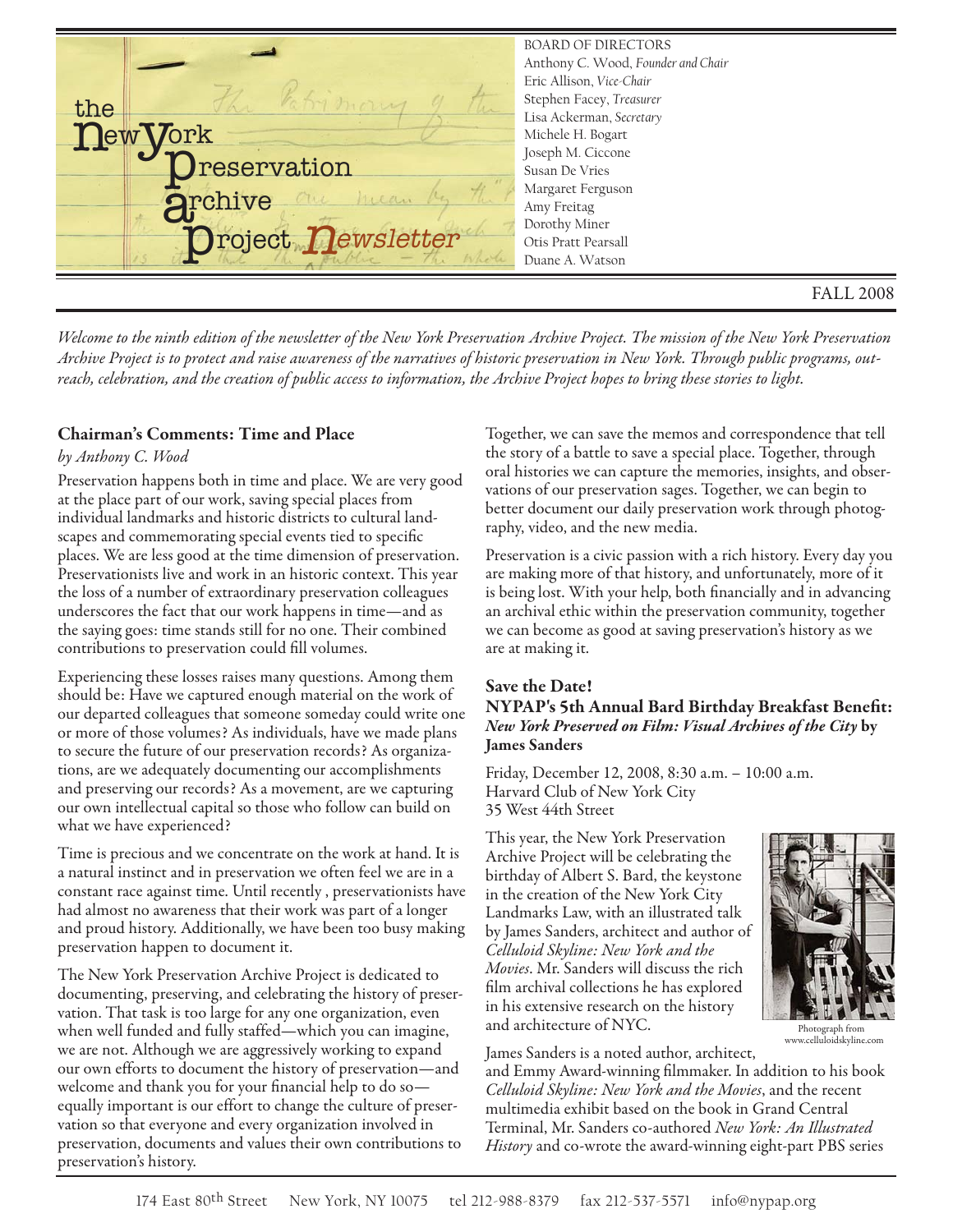# NYPAP NEWSLETTER FALL 2008

*New York: A Documentary Film* in collaboration with Ric Burns. He recently wrote, co-designed, and co-directed *Timescapes*, the permanent orientation installation at the Museum of the City of New York. Mr. Sanders is a recipient of a 2006 John Simon Guggenheim Fellowship, is a member of the Advisory Council of the AIA's Center for Architecture, and is the director of the Center for Urban Experience, a research and design institute dedicated to exploring innovative ways of understanding and experiencing the urban environment. *For ticket information contact Sarah Sher at ssher@nypap.org or 212-988-8379*

## **Making the Best Better: 35th Anniversary Celebration of the 1973 Amendments to NYC's Landmarks Law**

On June 10th, the Archive Project hosted Making the Best Better: 35th Anniversary Celebration of the 1973 Amendments to New York City's Landmarks Law. The 1973 amendments to New York City's landmarks law dramatically transformed the workings of the Landmarks Preservation Commission by, among other measures, establishing interior and scenic landmarks and instituting continuous hearings and designations, ending the mandated moratorium limiting designation determinations to a 6-month period every three years. These amendments fundamentally strengthened the ability of the Landmarks Preservation Commission to protect New York City's valuable historic resources.

The 35th anniversary event began with a panel discussion at Fraunces Tavern® Museum examining the origins of the 1973



amendments and the contributions the legislation made to preservation in New York City. Despite the heat the panel drew a large crowd, eager to witness the historic conversation between three individuals who played key roles in the story of the amendments. After a brief historical introduc-

tion by Dorothy Miner, the panelists, Kent Barwick, who as President of the Municipal Art Society, led the advocacy efforts for the amendments; Roberta Gratz, whose series of articles in the *New York Post* helped raise public awareness; and Jeff Friedlander, of the Corporation Counsel's office who helped draft the amendments, presented their historical perspectives on the events that led to the 1973 amendments. Following the presentations, Dorothy Miner facilitated discussion among the panelists. Audience members, such as Barbaralee Diamonstein-Spielvogel, a long-time Landmarks Commissioner who was serving on the commission in 1973, also participated in the discussion.

Following the panel discussion, guests moved to Battery Gardens Restaurant for a cocktail party celebrating the 35th Anniversary of the amendments and honoring those who played a role in their passage. Involved in amending the law were advocacy groups such as the Municipal Art Society, the media that helped create a climate for amending the law and; the Landmarks Preservation

Commission; the Corporation Counsel of the City Law Department; and the City Council. Anthony C. Wood welcomed guests and NYPAP Board Member Otis Pratt Pearsall read the role of honored guests: Kent Barwick, Bronson Binger, Jeffery Friedlander, Roberta Brandes Gratz, Garol Greitzer, Michael Gruen, and Hon. Barry Salman. Through research on the 1973 amendments, NYPAP also identified a number of individuals who played important roles in amending the law, but who could



*Panelists Jeffrey Friedlander, Kent Barwick, and Roberta Brandes Gratz and Moderator Dorothy Miner* 

not join us this evening are Margot Gayle, Frank Gilbert, Mimi Levitt, Hon. Victor Marrero, Tim Prentice, Frederick William Richmond, Norman Redlich, Edward Sadowsky, and Barbaralee Diamonstein-Spielvogel.

Making the Best Better was attended by veteran and emerging preservationists alike. For some, the event was an educational experience about a previously unknown piece of preservation's history; for others, the event was a reminder of the importance of the amendments to the Landmarks Law. This program helped to foster dialogue about a key moment in the history of the preservation movement. In addition, NYPAP captured first-hand stories from key figures who helped make this history and strengthened New York City's Landmarks legislation. NYPAP wishes to thank all of the supporters of the event and the New York Preservation Archive Project's mission—to document, preserve, and celebrate preservation's history—including such seminal events as the successful 1973 Amendments to the law.

*The panel discussion was recorded and transcribed and is available, along with more photographs of the evening, on www.nypap.org.*

## **2008 Oral History Project with the Pratt Institute Focuses on Preservation in the 1970s**

For the second consecutive year, the New York Preservation Archive Project will partner with Pratt Institute's graduate program in Historic Preservation to gather oral histories from key players in the preservation movement. This ongoing project will aid in documenting important narratives that have shaped advocacy efforts over the years. Thus far, NYPAP has six interviewees who have already committed to this year's project, which will focus on preservation in the 1970s. Those individuals and their roles in that period are: Laurie Beckelman, former deputy director of the Municipal Art Society; Thom Bess, an integral advocate in getting the Longwood Historic District in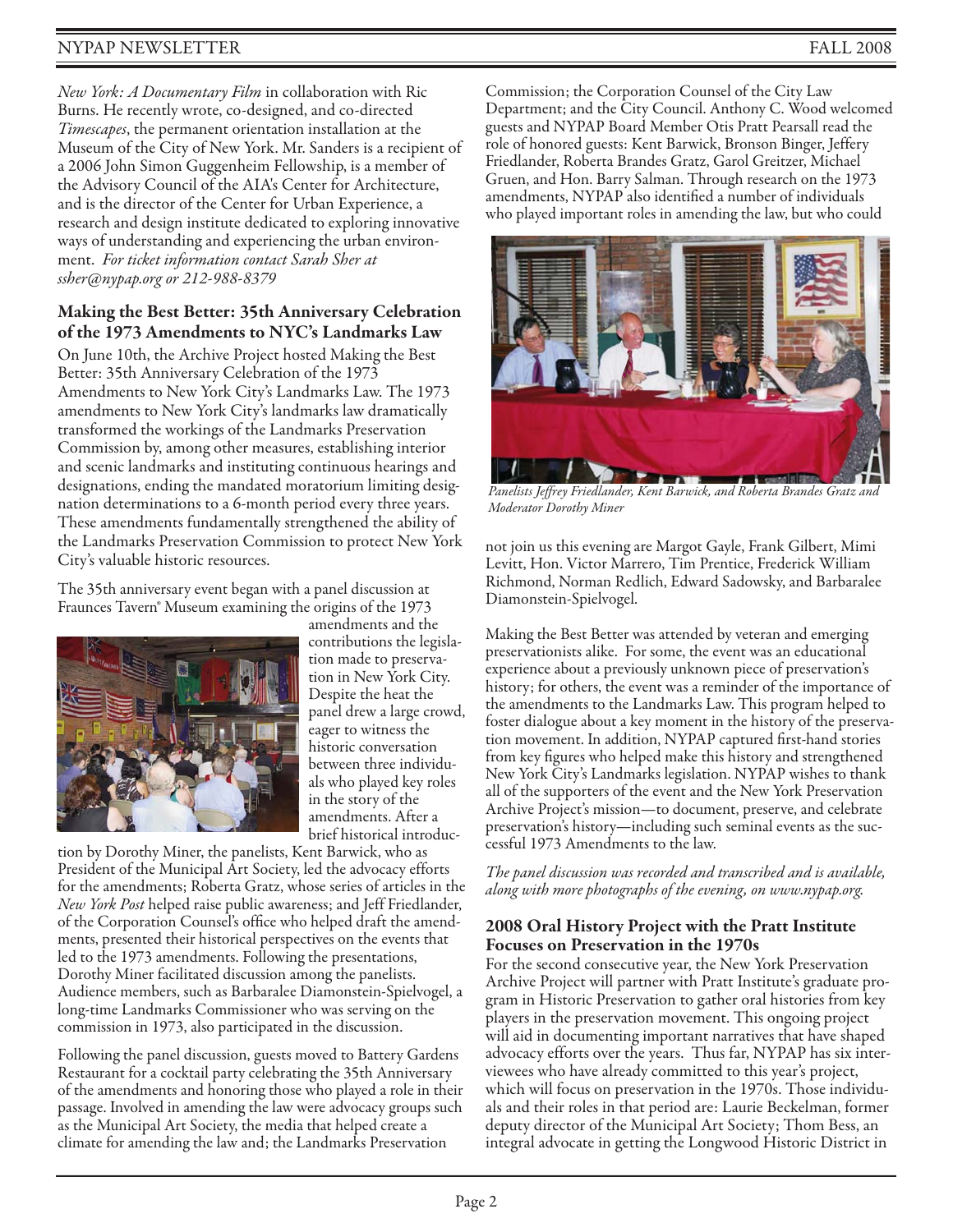# NYPAP NEWSLETTER FALL 2008

the Bronx designated; Bronson Binger, former Assistant Commissioner for Capital Projects at the NYC Parks Department; Michael Gruen, former counsel for the NYC Landmarks Conservancy and an important figure in the early days of the Historic Districts Council; Susan Jones, former executive director of the New York Landmarks Conservancy; and Lenore Norman, former executive director of the NYC Landmarks Preservation Commission.

#### **Chronology of the Campaign to Preserve 2 Columbus Circle Now on NYPAP's Website**

The New York Preservation Archive Project's documentation project creating an archive of material related to the battle over 2 Columbus Circle is now available at www.nypap.org. No matter one's opinion of the merits of preserving Edward Durell Stone's controversial building, the campaign to preserve it was one of the most aggressive, high-profile, broad-based preservation advocacy efforts since the passage of the Landmarks Law in 1965. There is no doubt this preservation struggle—the issues it raised, the advocacy strategies and tools that it generated, and the extent of the public debate it engendered--will be of interest to future historians of preservation in New York City.

Thanks to a publication grant from the New York State Council on the Arts, the Archive Project was able to work with Kate Wood of Landmark West! on this model and rare effort to gather primary documents related to a contemporary preservation issue for use by future historians. This resource consists



of a 50-year chronological narrative and a "Dramatic Personae" providing an inventory of the parties involved, with hyperlinks that serve as "portals" to hundreds of relevant documents. Understanding the volume and diversity of materials generated through the campaign to preserve 2 Columbus Circle, the Archive Project views this resource as a per-

petual "work in progress" that, we hope, will continue to evolve as

users share their own knowledge and insights, helping to fill in and flesh out the story from a variety of viewpoints. Please visit www.nypap.org/2cc and email us with your thoughts and comments.

It is hoped that this effort to seriously, and as comprehensively as possible, gather primary materials related to a current preservation episode while such documents and records are still intact, will encourage similar efforts in the future. Though such contemporary events are too fresh to allow the writing of any definitive history, their freshness makes the timing propitious to assemble a record for future analysis.

### *Preserving New York* **Receives Preservation Excellence Award**

On May 15, 2008 at the Preservation League of New York State's annual meeting and Excellence in Preservation Awards ceremony, PLNYS Trustee Arete Warren presented Anthony C. Wood and Vanessa Norton (accepting on behalf of the

Archive Project) with a special citation for *Preserving New York Winning the Right to Protect a City's Landmarks*. "This publication makes an important contribution to our understanding of preservation history in New York City... it is easy to imagine this book becoming required reading for preservation degree

programs across the country," said Jay DiLorenzo, President of the Preservation League. "Despite presenting a chronicle of losses, *Preserving New York* makes the reader proud of the city's achievements and hopeful for preservation's future." The Excellence in Preservation Awards are held annually to honor the statewide preservation community and educate the public about the important contribution that historic



preservation projects make to our quality of life throughout New York State. The Archive Project is honored to be recognized among a distinguished role of preservation projects around New York State.

## **In Memorium**

This year saw the loss of many who have played important roles in the unfolding history of preservation in New York City. NYPAP mourns the loss of these great individuals, and hopes to keep their stories alive by continuing its mission to protect and celebrate the narratives of historic preservation in New York City.

**Roger Lang**, former director of community programs and services at the New York Landmarks Conservancy, died of lung cancer at age 64 on March 31, 2008. Lang played a crucial role in preserving the abandoned buildings on the south side of Ellis Island. An obituary is available in the April 11, 2008 issue of *The New York Times*.

**David Todd**, former chair of the New York City Landmarks Preservation Commission, passed away on March 31, 2008 at age 93. Todd focused on architectural excellence during his time as chairman of the Commission. A full obituary is published in the April 2, 2008 issue of *The New York Times*.

**Jan Pokorny,** architect, passed away at age 93 on May 20, 2008. Pokorny was known for his restorations and adaptations of historic structures in New York City, and also served on both the Art Commission of NYC and the NYC Landmarks Preservation Commission. An obituary is available in the June 25, 2008 issue of the *Architect's Newspaper*, as well as in the May 23, 2008 issue of *The New York Times*.

**Norman Marcus** died of cancer on June 30, 2008 at the age of 75. During his time as general counsel to the NYC Planning Commission, Marcus was a key player in the creation of special districts to preserve the character of many neighborhoods throughout NYC and was a central figure in creating the Midtown Manhattan district, which allowed for air rights above historic theaters to be transferred to nearby areas. An obituary is available in the July 7, 2008 issue of *The New York Times* and the July 30, 2008 issue of the *Architect's Newspaper*.